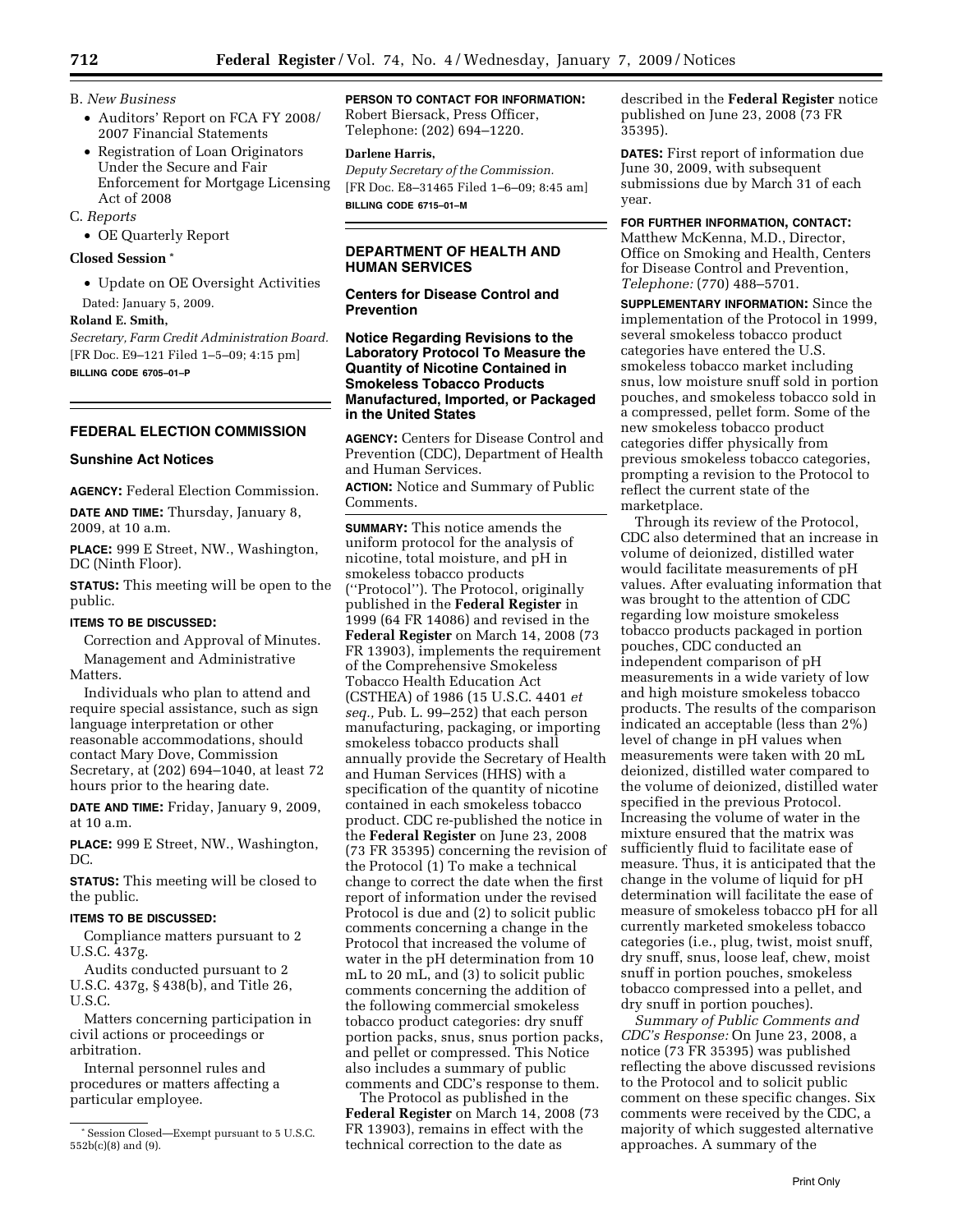comments received and CDC's response follows.

One commenter expressed a concern for the Federal funding and overall direction of the ''smokeless tobacco program.''

The issues raised in this comment were beyond the scope of the Protocol and solicitation of public comment.

One commenter, on behalf of several smokeless tobacco manufacturers, agreed with the proposed revision of Section IV(B) (see below for Protocol) of the Protocol to increase the volume of deionized, distilled water to be used in pH measurements from 10mL to 20mL.

One commenter, on behalf of several smokeless tobacco manufacturers, suggested that ''some flexibility be incorporated into Section IV(B) of the Protocol by providing that, as long as a minimum of 20 mL of liquid and 2 grams of sample are utilized, then larger amounts of liquid and sample may be utilized provided they are in a 10 to 1 ratio.''

CDC appreciated the suggestion that there be flexibility in adjusting the quantity of liquid and sample so long as the ratio of liquid to sample is 10 to 1. In evaluating this suggestion, CDC determined that adopting such a change would deviate from principles of good scientific practice as it does not promote protocol consistency, contrary to the aims of a uniform analytical protocol. According to the Cooperative Centre for Scientific Research Relative to Tobacco (CORESTA), a central organization responsible for promoting tobaccorelated cooperative research, ''[t]he development of standard methods is critically important in ensuring consistency and comparability of data reported by the association members and as part of regulatory reporting of data.'' [Further details on CORESTA's viewpoint and its objectives are available online at *http:// www.coresta.org/Home*\_*Page/ PresentationCORESTA(Oct08).pdf.*] As the fundamental purpose of the Protocol is to implement a multi-site testing protocol, CDC concluded that the development of a uniform analytical protocol is paramount to ensuring sound scientific efforts.

One commenter, on behalf of several smokeless tobacco manufacturers, raised the following point regarding the categorization of smokeless tobacco products in Section I(F) of the Protocol:

''\* \* \* many of these separate product 'categories' are essentially identical smokeless tobacco products for the purposes of sample preparation (e.g., Moist snuff and snus; Moist snuff portion packs and snus portion packs)  $* * *$  since a number of smokeless tobacco manufacturers have stated

that they are developing new or 'innovative' smokeless tobacco products, an approach that creates a new 'category' and sample preparation instruction every time a smokeless tobacco product is introduced with a different name or description will result in a proliferation of smokeless tobacco product 'categories' and a need to constantly revise the Protocol to add new sample preparation instructions. Such revisions would trigger a notice and comment process under the Administrative Procedure Act.''

CDC made the determination to include the four newly listed categories after having reviewed the number and types of smokeless tobacco products that had entered the market since 1999. In this review, CDC concluded that several new products would benefit from a separate categorization to not only better aid manufacturers in distinguishing their products in this protocol, but also reflect the variety of products being sold to and recognized by consumers. This review also determined that in the years since the implementation of the Protocol in 1999, the quantities of new products introduced to market requiring separate categorization had been fairly limited; thus, CDC did not believe that constant revisions to the Protocol would be necessary. However, CDC will continue to monitor the introduction of new smokeless tobacco products and provide assistance to reporting entities on the application of the Protocol as needed.

One commenter, on behalf of several smokeless tobacco manufacturers, suggested an alternative approach that would ''eliminate, or at the least minimize, the need for new 'categories' and sample preparation instructions.'' This alternative proposal suggested

that:

The alternative approach would be to define the smokeless tobacco product categories based on physical characteristics relevant to sample preparation (essentially tobacco particle size and whether tobacco particles are in a pouch), rather than on a manufacturer's package label statement or description  $*$ 

Three product categories were thus proposed.

If any products did not fall into the three categories, the proposal suggested that:

 $\lq{^\prime}^*$   $\;\ast\;$  \* in the event that a smokeless tobacco manufacturer or importer believes that a newly marketed smokeless tobacco product does not fit within any of the above categories, then samples should be prepared in a manner compatible with the above sample preparation instructions and the manufacturer or importer should describe the sample preparation procedures used when making its submissions to CDC.

After an evaluation of this alternative approach, CDC concluded that the

current method of categorization is more appropriate for several reasons. First, the current method has been in place since 1999, with no noted difficulties associated with this product categorization. Second, CDC noted that other Federal agencies, such as the Federal Trade Commission (FTC) and United States Department of Agriculture (USDA), receive and review information on smokeless tobacco, not on the basis of physical size characteristics, but on these commonly accepted types of categories. Examples can be found in the FTC's ''Federal Trade Commission Smokeless Tobacco Report for the Years 2002–2005,'' available online at *http:// www.ftc.gov/reports/tobacco/02- 05smokeless0623105.pdf,* or in the USDA Economic Research Service's ''Tobacco Situation and Outlook Yearbook'', available online at *http:// usda.mannlib.cornell.edu/usda/ers/ TBS-yearbook//2000s/2007/TBSyearbook-01-12-2007.pdf/.* 

Furthermore, CDC viewed the existing categorization of products by traditional ''consumer-oriented'' descriptions as useful in easily identifying issues that concern the general consumer and the overall public's health. In contrast, adopting a method of categorization based solely on physical product characteristics would not be beneficial towards that goal.

Finally, during its review of this alternate approach, CDC noted that there are only three existing methods to prepare smokeless tobacco products for analysis in this protocol, despite the varied physical characteristics of currently marketed smokeless tobacco products.

One commenter, on behalf of several smokeless tobacco manufacturers, suggested that ''the reporting provision of the FRN be amended to provide the following: (i) The revised Protocol shall take effect January 1, 2009, and (ii) the first report of information pursuant to the revised Protocol is due March 31, 2010, with subsequent submissions due by March 31 of each year. This amendment would afford smokeless tobacco manufacturers a reasonable amount of time to prepare for the implementation of the revised Protocol, and would continue the current practice of manufacturers submitting a full year of data based on a consistent methodology.''

For the purposes of this comment, CDC took into consideration a **Federal Register** Notice published in March 2008 (73 FR 13903), which served as public notice about the changes in the Protocol. CDC regarded this duration of notice as sufficient for the first report of information to be due June 30, 2009,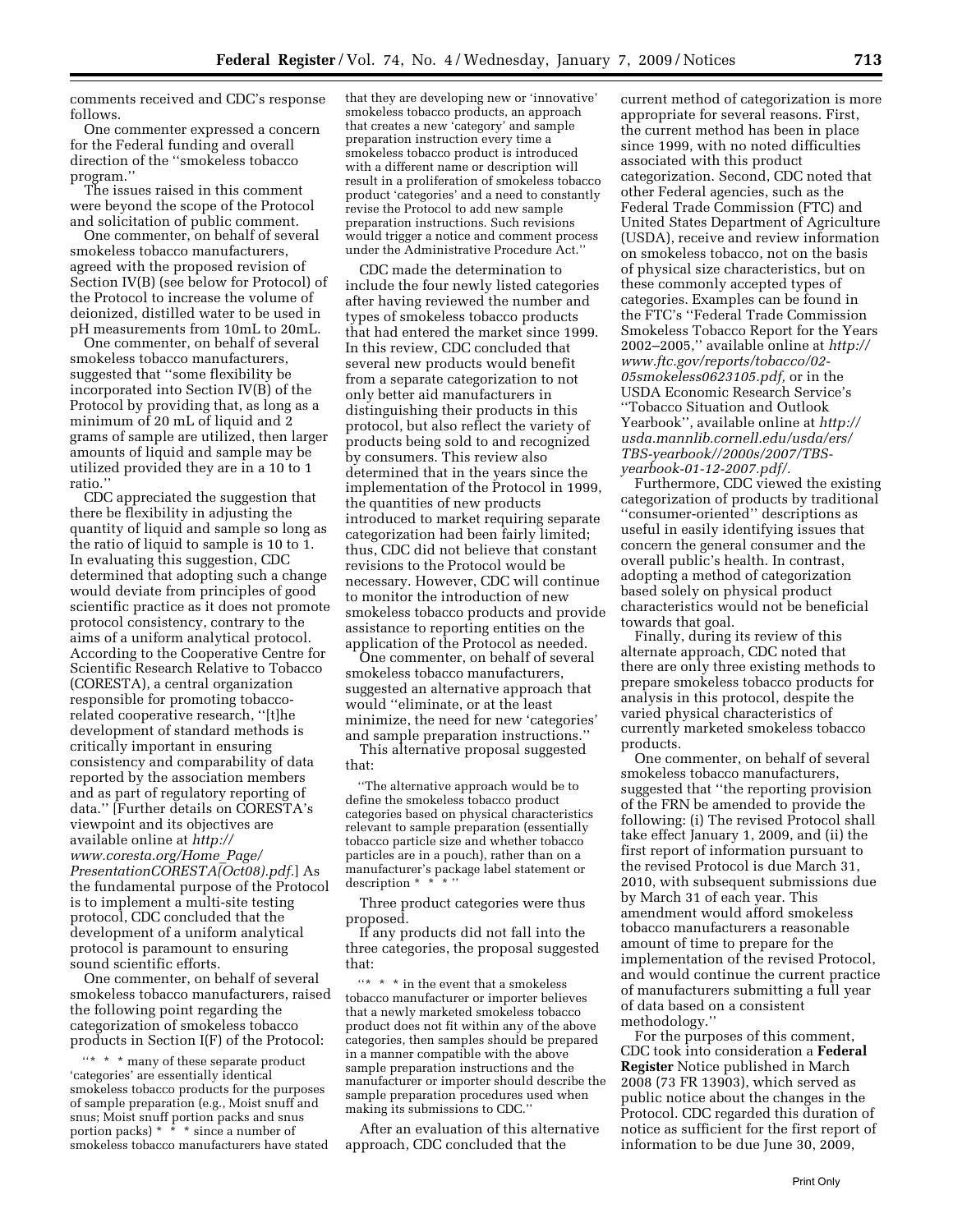with subsequent submissions due by March 31 of each year, as laid out in the June 23, 2008 **Federal Register** (73 FR 35395).

# **Collection of Information**

This proposed amendment does not call for any new collection of information under the Paperwork Reduction Act of 1995 (44 U.S.C. 3501– 3520).

Dated: December 29, 2008.

### **James D. Seligman,**

*Chief Information Officer, Centers for Disease Control and Prevention.* 

### **Revised Protocol for Analysis of Nicotine, Total Moisture, and pH in Smokeless Tobacco Products**

### **I. Requirements 1 2**

- *A. Reagents 3* 
	- 1. Sodium hydroxide (NaOH), 2N
	- 2. Methyl t-butyl ether (MTBE)
- 3. (¥)-Nicotine (Fluka 72290) >99% purity 45
	- 4. Quinoline (Aldrich)
- 5. Standard pH buffers; 4.01, 7.00, and 10.00
	- 6. Deionized distilled water
- *B. Glassware and Supplies*
- 1. Volumetric flasks, class A
- 2. Culture tubes, 25 mm x 200 mm, with Teflon-lined screw caps
- 3. Pasteur pipettes
- 4. Repipettors (10 mL and 50 mL)
- 5. Linear shaker (configured to hold tubes in horizontal position) 6 7
- 6. Weighing dishes, aluminum
- 7. Teflon-coated magnetic stirring bars
- 8. Polypropylene containers, 50 mL

### *C. Instrumentation*

- 1. Robot Coupe Model RSI 2V Scientific Batch Processor
- 2. Capillary gas chromatograph, Hewlett Packard, Model 6890, with split/ splitless injector capability, flame ionization detector, and a capillary column (Hewlett Packard HP–5, Crosslinked 5% PH ME Siloxane, 30 m length x 0.32 mm ID, film thickness 0.25 or 0.52 μm)
- 3. Orion Model EA 940 pH meter equipped with Orion 8103 Ross combination pH electrode

## *D. Additional Equipment*

Forced-air oven, Fisher Isotemp®, regulated to  $99 \pm 1.0$ °C. Suggested dimensions: 18 x 18 x 20inches.

# *E. Chromatographic Conditions 8 9*

- 1. Detector temperature: 250°C
- 2. Injector temperature: 250°C
- 3. Flow rate at 100°C—1.7 mL/min; with split ratio of 40:1 10
- 4. Injection volume: 2 μl

5. Column conditions: 110–185°C at 10°C min<sup>-1</sup>; 185–240°C at 6°C min<sup>-1</sup>, hold at final temperature for 10 min.

### *F. Sample Preparation 11*

There are ten different categories of commercial smokeless tobacco

- products:
- 1. Dry snuff;
- 2. Moist (wet) snuff; 3. Moist (wet) snuff portion packs;
- 
- 4. Plug; 5. Twist;
- 6. Loose leaf;
- 7. Dry snuff portion packs;
- 8. Snus;
- 9. Snus portion packs; and
- 10. Pellet or Compressed.

Because of their physical characteristics, some of the ten product categories must be ground (whole or in part) before nicotine, total moisture, and pH analyses can be conducted. The objective of grinding the samples is to obtain a homogeneous sample with particles measuring approximately 4 mm. Grinding to achieve this particle size should take no more than 3 minutes. To ensure proper grinding and an adequate amount of the ground sample for analysis, the minimum sample size of all commercial products to be ground should not be less than 100 grams.

To ensure precision of analyses for nicotine, total moisture, and pH, the samples that require grinding should be ground using a Robot Coupe Model RSI 2V Scientific Batch Processor or its equivalent. This is a variable speed (0 to 3000 RPM) processor. The variable speed motor is required to ensure proper grinding of the tobacco tissues (and in the case of pH determination, the portion pack). Elevated temperatures can result in moisture loss and an underestimated value for moisture content. Hence, care must be taken during grinding to avoid elevated temperatures. The bowl should be cleaned after each grinding to obtain accurate results. Freeze- or cryogrinding is also an acceptable grinding method.

1. *Dry snuff:* Dry snuff samples do not need to be ground since the product is a powder. The sample must be thoroughly mixed before weighing for nicotine, total moisture, and pH analysis.

2. *Moist (wet) snuff:* Moist (wet) snuff samples do not need to be ground. The sample must be thoroughly mixed before weighing for nicotine, total moisture, and pH analysis.

3. *Moist (wet) snuff portion packs:* The tobacco contents of the moist (wet) snuff portion packs do not need to be ground for nicotine, total moisture, or

pH analysis. The tobacco packaging material (the ''pouch'') should be separated from the tobacco and ground to obtain particles measuring approximately 4 mm for pH analysis. The tobacco of the moist (wet) snuff portion pack and the ground pouch are combined and thoroughly mixed before pH analysis.

4. *Plug tobacco:* Break or cut apart plugs and add in portions to grinder at 2000 RPM. Reduce RPM or stop grinding if sample bowl becomes warm. Pulse the Robot Coupe, when needed, to complete grinding. Grind samples until approximately 4 mm in size. The total grinding time should be no more than 3 minutes.

5. *Twist tobacco:* Separate twists, add to grinder and grind at 2000 RPM. Reduce RPM or stop grinding if sample bowl becomes warm. Continue grinding until sample particles are approximately 4 mm in size. The total time for grinding should be no more than 3 minutes.

6. *Loose leaf:* Grind in the same manner as described in 4 and 5 to obtain product with particle size of approximately 4 mm.

7. *Dry snuff portion packs:* The tobacco contents of the dry snuff portion packs do not need to be ground for nicotine, total moisture, or pH analysis. The tobacco packaging material (the ''pouch'') should be separated from the tobacco and ground to obtain particles measuring approximately 4 mm for pH analysis. The tobacco of the dry snuff portion pack and the ground pouch are combined and thoroughly mixed before pH analysis.

8. *Snus:* Snus samples do not need to be ground since the product is a powder. The sample must be thoroughly mixed before weighing for nicotine, total moisture, and pH analysis.

9. *Snus portion packs:* The tobacco contents of the snus portion packs do not need to be ground for nicotine, total moisture, or pH analysis. The tobacco packaging material (the ''pouch'') should be separated from the tobacco and ground to obtain particles measuring approximately 4 mm for pH analysis. The tobacco of the snus portion pack and the ground pouch are combined and thoroughly mixed before pH analysis.

10. *Pellet or compressed:* Break apart compressed tobacco pellets and add in portions to grinder at 2000 RPM. Reduce RPM or stop grinding if sample bowl becomes warm. Pulse the Robot Coupe, when needed, to complete grinding. Grind samples until approximately 4 mm in size. The total grinding time should be no more than 3 minutes.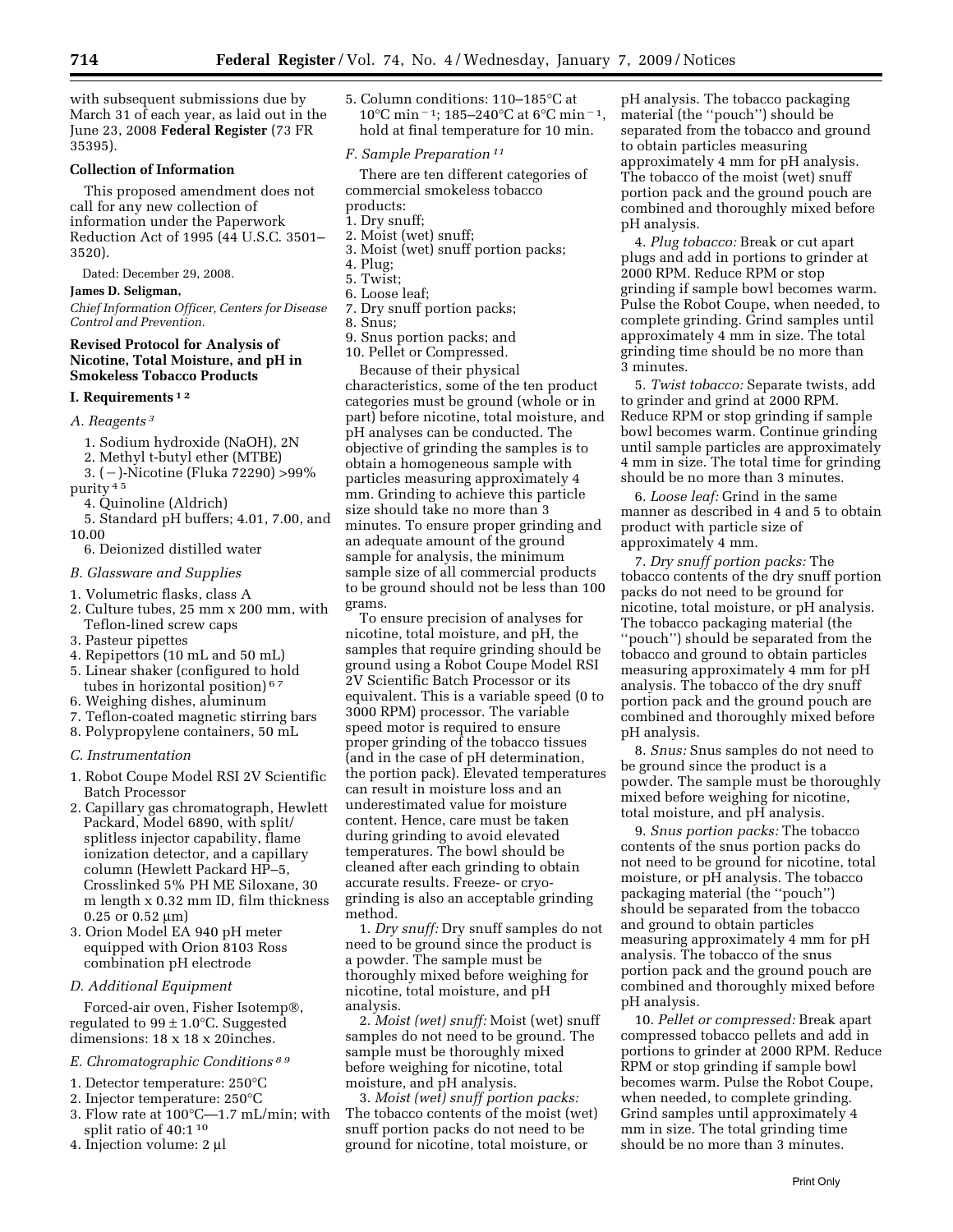### **II. Nicotine Analysis 12**

#### *A. Calibration Standards*

### 1. Internal Standard (IS)

Weigh 10.00 grams of quinoline, transfer to a 250 mL volumetric flask and dilute to volume with MTBE. This solution will be used for calibration of the instrument for the nicotine calibration curve (II.A.2), for the standards addition assay (II.B), and for preparation of the extracting solution (II.D).

#### 2. Nicotine Calibration Curve

a. Weigh 1.0000 gram of nicotine into a clean, dry 100 mL volumetric flask and dilute to volume with MTBE. This gives a nicotine concentration of 10 mg/ mL for the stock solution.

b. Accurately pipette 0.5 mL of IS from stock solution (II.A.1) to five clean, dry 50 mL volumetric flasks. To prepare a nicotine standard corresponding to a concentration of 0.8 mg/mL, pipette exactly 4.0 mL of the nicotine standard (II.A.2.a) to a 50 mL volumetric flask containing the internal standard and dilute to volume with MTBE. To obtain nicotine concentrations equivalent to 0.6, 0.4, 0.2, and 0.1 mg/mL, pipette precisely 3.0, 2.0, 1.0, and 0.5 mL, respectively, of the nicotine standard into the four remaining flasks and dilute to volume with MTBE.

c. Transfer aliquots of the five standards to auto sampler vials and determine the detector response for each standard using gas chromatographic conditions described in I.E.

d. Calculate least squares line for linear equation from these standards by obtaining the ratio of  $Area<sub>nicotine</sub>/Area<sub>IS</sub>$ . This ratio will be the Y value and the concentration of nicotine will be the X value for determining the linear equation of the line (Equation 1):

### Equation 1:

#### $Y = a + bX$ ;

Where:

 $X =$  Concentration of nicotine in mg  $Y = Area<sub>nicotine</sub>/Area<sub>IS</sub>$ 

a = intercept on the ordinate (y axis)

b = slope of the curve

The final result will be reported in the following units:

Concentration of nicotine = mg of nicotine/gram of tobacco sample.

e. Determine the recovery of nicotine by pipetting 10 mL of the 0.4 mg/mL nicotine standard to a screw capped tube containing 1.0 mL of 2 N NaOH. Cap the tube. Shake the contents vigorously and allow the phases to separate. Transfer an aliquot of the organic phase to an injection vial and

inject. Calculate the concentration of nicotine using the equation of the line in II.A.2.d above. This should be repeated two more times to obtain an average of the three values. The recovery of nicotine can be obtained by using the following equation:

### Equation 2:

 $Recovery = Nicotine_{calculated}/Ni\cotine_{actual}$ 

#### *B. Standards Addition Assay*

Prior to analyzing a smokeless tobacco product for nicotine content, the testing facility must validate the system to verify that matrix bias is not occurring during nicotine extraction. This is done by analyzing the nicotine calibration standards in the same vegetable matrix as the smokeless tobacco. The first time each smokeless tobacco product is tested and whenever a change is made to the product formulation (including a change to the tobacco blend or cultivar), the Standards Addition Assay will be performed, and documentation of its performance and of the nicotine concentrations selected for the standard curve (II.B.2) will be submitted to the Centers for Disease Control and Prevention.

1. Using an analytical balance, accurately weigh  $1.000 \pm 0.020$  gram of the homogeneous, prepared tobacco sample into a culture tube. Repeat this five times for a total of 6 culture tubes containing the smokeless tobacco product. Record the weight of each sample.

2. Prepare a five-point standard curve for the Standards Addition Assay. The standard curve must consist of nicotine concentrations that encompass the range of values expected from adding known concentrations of the nicotine standard (II.A.2.a) to a measured quantity of the smokeless tobacco product (1.000 ± 0.020 gram, described in II.B.1). The sixth culture tube is not supplemented with nicotine and serves as an analytical blank. Allow the samples to equilibrate for 10 minutes.

3. Pipette 5 mL of 2 N NaOH into each tube. Cap each tube. Swirl to wet sample and allow to stand 15 minutes.<sup>13</sup>

4. Pipette 50 mL of extraction solution (II.D.1) into each tube. Cap each tube and tighten.14

5. Place tubes in rack(s), place racks in linear shaker in horizontal position and shake for two hours.

6. Remove rack(s) from shaker and place in vertical position to allow the phases to separate.

7. Allow the solvent and nicotine supplemented samples and the blank to separate (maximum 2 hours).

8. Transfer aliquots of the five standards and the blank from the extraction tubes to sample vials and determine the detector response for each using gas chromatographic conditions described in I.E.

9. Subtract the Area<sub>nicotine</sub>/Area<sub>IS</sub> of the blank from the Area $_{\rm nicotine}/$ Area $_{\rm IS}$  of each of the standards.

10. Calculate least squares line for linear equation from the corrected standards as described above (Equation 1) in II.A.2.d. The final corrected result will be reported in the following units: Concentration of nicotine = mg of nicotine/gram of tobacco sample.

11. Determine the recovery of nicotine by pipetting 10 mL of the 0.4 mg/mL nicotine standard to a screw capped tube containing 1.0 mL of 2 N NaOH and 10 mL of extraction solution (II.D.1). Cap the tube and tighten. Shake the contents vigorously and allow the phases to separate. Transfer an aliquot of the organic phase to an injection vial and inject. Calculate the concentration of nicotine using the equation of the line above in II.A.2.d. This should be repeated two more times to obtain an average of the three values. The recovery of nicotine can be obtained by using Equation 2: Recovery = Nicotine<sub>calculated</sub>/Nicotine<sub>actual</sub>.

12. Compare the results of steps II.A.2 and II.B. If they differ by a factor of 10% or more, the recovery of nicotine from the aqueous matrix is not equivalent to recovery from the vegetable matrix of the smokeless tobacco product. In this instance, the nicotine concentration of the smokeless tobacco product must be determined from a nicotine calibration curve prepared from nicotine standards in a vegetable-based matrix.

### *C. Quality Control Pools*

At least two quality control pools at the high and low ends of the expected nicotine values are recommended to be included in each analytical run. The pools should be analyzed in duplicate in every run. The quality control pools should be available in sufficient quantity to last for all analyses of a product.

### *D. Sample Extraction Procedure 12*

1. Extraction solution is prepared by pipetting 10 mL of the IS from the stock solution (II.A.1) to a 1000 mL volumetric flask and diluting to volume with MTBE.

2. Using an analytical balance, accurately weigh  $1.000 \pm 0.020$  gram of prepared tobacco sample into culture tube and record weight.15 Sample each smokeless tobacco brand name according to the provided testing frequency schedule.19 The number of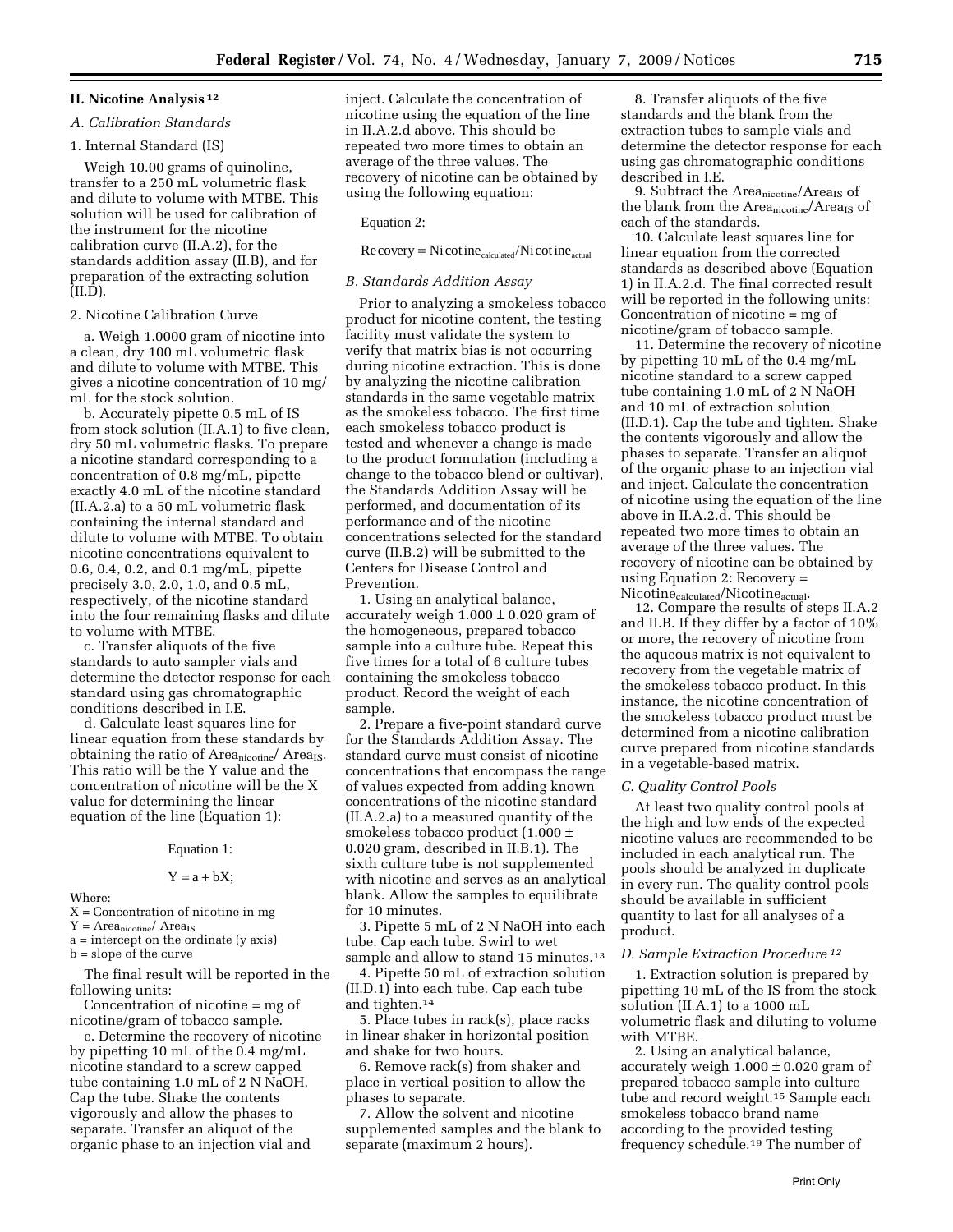products sampled should reflect an acceptable level of precision.16 The test material is to be representative of the product that is sold to the public and therefore should consist of sealed, packaged samples of finished product that is ready for commercial distribution. Samples are to be analyzed in duplicate.

3. Pipette 5 mL of 2 N NaOH into the tube. Cap the tube. Swirl to wet sample and allow to stand 15 minutes.13

4. Pipette 50 mL of extraction solution into tube, cap tube and tighten.14

5. Place tubes in rack(s), place racks in linear shaker in horizontal position and shake for two hours.

6. Remove rack(s) from shaker and place in vertical position to allow the phases to separate.

7. Allow the solvent and sample to separate (maximum 2 hours). Transfer an aliquot from the extraction tube to a sample vial and cap.

8. Analyze the extract using GC conditions as described above (I.E) and calculate the concentration of nicotine using the linear calibration equation. Correct percent nicotine values for both recovery and weight of sample by using Equation 3.17

Equation 3:<sup>18</sup>

Nicotine  $(mg/g) = \frac{(Area_{nicoline}/Area_{IS}) - a}{b \times Sample Wt \times Recovery}$ 

9. Report the final nicotine determination as mg of nicotine per gram of the tobacco product (mg nicotine/gram), to an accuracy level of two decimal places for each brand name (e.g., Skoal Bandits Wintergreen, Skoal Long Cut Cherry, Skoal Long Cut Wintergreen, etc.). All data should include the mean value with a 95% confidence interval, the range of values, the number of samples tested, the number of lots per brand name, and the estimated precision of the mean. Information will be reported for each manufacturer and variety (including brand families and brand variations) and brand name (e.g., Skoal Bandits Wintergreen, Skoal Long Cut Cherry, Skoal Long Cut Wintergreen, etc.).

## **III. Total Moisture Determination**

A. This procedure is a modification of AOAC Method 966.02 (1990) and is referred to as ''Total Moisture Determination'' because it determines water and tobacco constituents that are volatile at temperatures of  $99 \pm 1.0^{\circ}$ C.

B. Accurately weigh 5.00 grams of the sample (ground to pass  $\leq 4$  mm screen) <sup>20</sup> into a weighed moisture dish and place uncovered dish in oven.21 Sample each smokeless tobacco brand name according to the provided testing frequency schedule.19 The number of products sampled should reflect an acceptable level of precision.16 The test material is to be representative of the product that is sold to the public and therefore should consist of sealed, packaged samples of finished product that is ready for commercial distribution. Samples are to be analyzed in duplicate.

C. Do not exceed 1 sample/10 sq in (650 sq cm) shelf space, and use only 1 shelf. Dry 3 hr at  $99 \pm 1.0$ °C. Remove from oven, cover, and cool in desiccator to room temperature (about 30 min). Reweigh and calculate percent moisture.

D. Report the final moisture determination as a percentage (%), to an accuracy level of one decimal place for each brand name (e.g., Skoal Bandits Wintergreen, Skoal Long Cut Cherry, Skoal Long Cut Wintergreen, etc.). All data should include the mean value with a 95% confidence interval, the range of values, the number of samples tested, the number of lots per brand name, and the estimated precision of the mean. Information will be reported for each manufacturer and variety (including brand families and brand variations) and brand name (e.g., Skoal Bandits Wintergreen, Skoal Long Cut Cherry, Skoal Long Cut Wintergreen, etc.).

### **IV. pH Measurement 12 22**

A. Test samples as soon as possible after they are received. Sample each smokeless tobacco brand name according to the provided testing frequency schedule.19 The number of products sampled should reflect an acceptable level of precision.16 The test material is to be representative of the

product that is sold to the public and therefore should consist of sealed, packaged samples of finished product that is ready for commercial distribution. Samples are to be analyzed in duplicate.

B. Accurately weigh 2.00 grams of the sample. Place in a 50 mL polypropylene container with 20 mL deionized distilled water.

C. Place Teflon-coated magnetic stirring bar in container and stir mixture continuously throughout testing.

D. Measure pH of sample after a twopoint calibration of the pH meter to an accuracy of two decimal places using standard pH buffers (4.01 and 7.00 or 7.00 and 10.00) that will encompass the expected pH value of the smokeless tobacco product.

E. The first time pH values are determined for a smokeless tobacco product, measure the pH of the smokeless tobacco product at 5, 15, and 30 minutes. If there is no systematic variation in pH values with time, all subsequent pH determinations are made at 5 minutes. If there is systematic variation in pH values, continue to measure the pH of the smokeless tobacco product until the pH value is stable and does not vary more than 10% over 15 minutes. Report the final pH value.

F. Report the final pH determination to an accuracy level of two decimal places for each brand name (e.g., Skoal Bandits Wintergreen, Skoal Long Cut Cherry, Skoal Long Cut Wintergreen, etc.). All data should include the mean value with a 95% confidence interval, the range of values, the number of samples tested, the number of lots per brand name, and the estimated precision of the mean. Information will be reported for each manufacturer and variety (including brand families and brand variations) and brand name (e.g., Skoal Bandits Wintergreen, Skoal Long Cut Cherry, Skoal Long Cut Wintergreen, etc.).

G. Estimate the un-ionized (free) nicotine content with the Henderson-Hassel Balch equation (Equation 4), based on measured pH and nicotine content.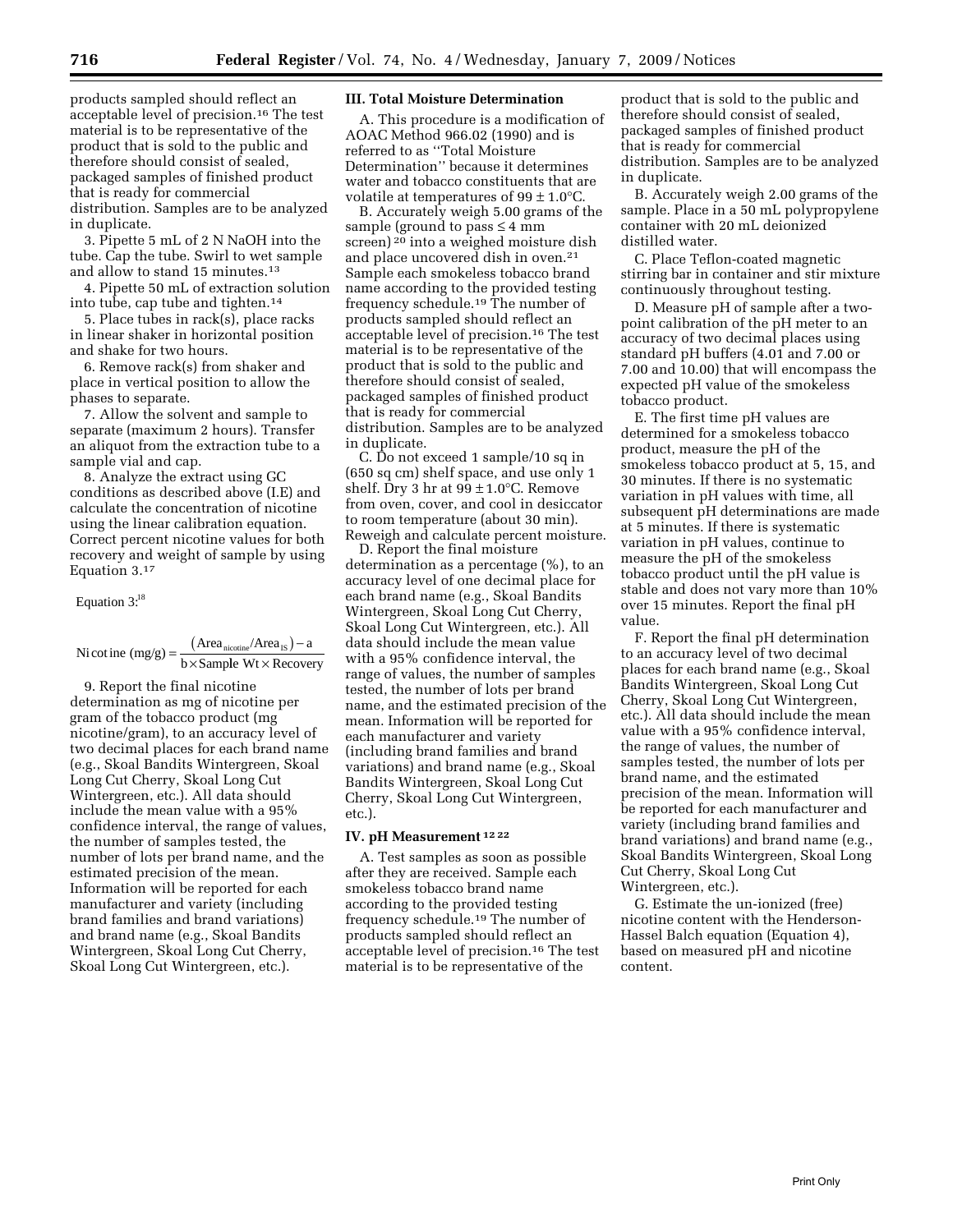Equation 4:

$$
pH = pKa + log \frac{[B]}{[BH^+]}
$$
  
B + H<sup>+</sup>  $\Longleftrightarrow$  BH<sup>+</sup>  
% un-ionized (free) nicotine =  $\frac{\frac{[B]}{[BH^+]}}{\frac{[B]}{[BH^+]}} \times 100$ 

pKa = 8.02 (CRC Handbook of Chemistry and Physics, 1989-1990)  $[B]$  = amount of un-ionized (free) nicotine  $[BH^+]$  = amount of ionized nicotine

ionized (free) nicotine as a percentage Wintergreen, Skoal Long Cut Cherry, each manufacturer and variety (%) of the total nicotine content, to an Skoal Long Cut Wintergreen, etc.). All (including brand families and brand (%) of the total nicotine content, to an Skoal Long Cut Wintergreen, etc.). All accuracy level of two decimal places data should include the mean value and as mg of un-ionized (free) nicotine per gram of the tobacco product (mg un- range of values, the number of samples Cherry, Skoal Long Cut Wintergreen, ionized (free) nicotine/gram), to an tested, the number of lots per brand etc.).

data should include the mean value variations) and brand name (e.g., Skoal<br>with a 95% confidence interval, the Bandits Wintergreen, Skoal Long Cut ionized (free) nicotine/gram), to an tested, the number of lots per brand etc.).<br>accuracy level of two decimal places for name, and the estimated precision of the Sample calculation: name, and the estimated precision of the

H. Report the final estimated un- each brand name (e.g., Skoal Bandits mean. Information will be reported for

100

Mean total incidence = 10.30 (mg/g)  
\nMean pH = 7.50  
\npKa = 8.02  
\nPH = pKa + log 
$$
\frac{[B]}{[BH^+]}
$$
  
\n7.50 = 8.02 + log  $\frac{[un-ionized (free) incidence]}{[ionized incidence]}$   
\n-0.52 = log  $\frac{[un-ionized (free) incidence]}{[ionized incidence]}$   
\n0.302 =  $\frac{[un-ionized (free) incidence]}{[ionized incidence]}$   
\n% un-ionized (free) incidence]  
\n% un-ionized (free) incidence =  $\frac{[B]}{[BH^+]} \times 100$   
\n% un-ionized (free) incidence =  $\frac{0.302}{0.302+1} \times 100$   
\n% un-ionized (free) incidence = 23.20  
\nTotal free incidence (mg/g) = total incidence ×  $\frac{\% (un-ionized (free) incidence)}{100}$   
\nTotal free incidence (mg/g) = 10.30 ×  $\frac{23.20}{100}$ 

Total free nicotine  $(mg/g) = 2.39$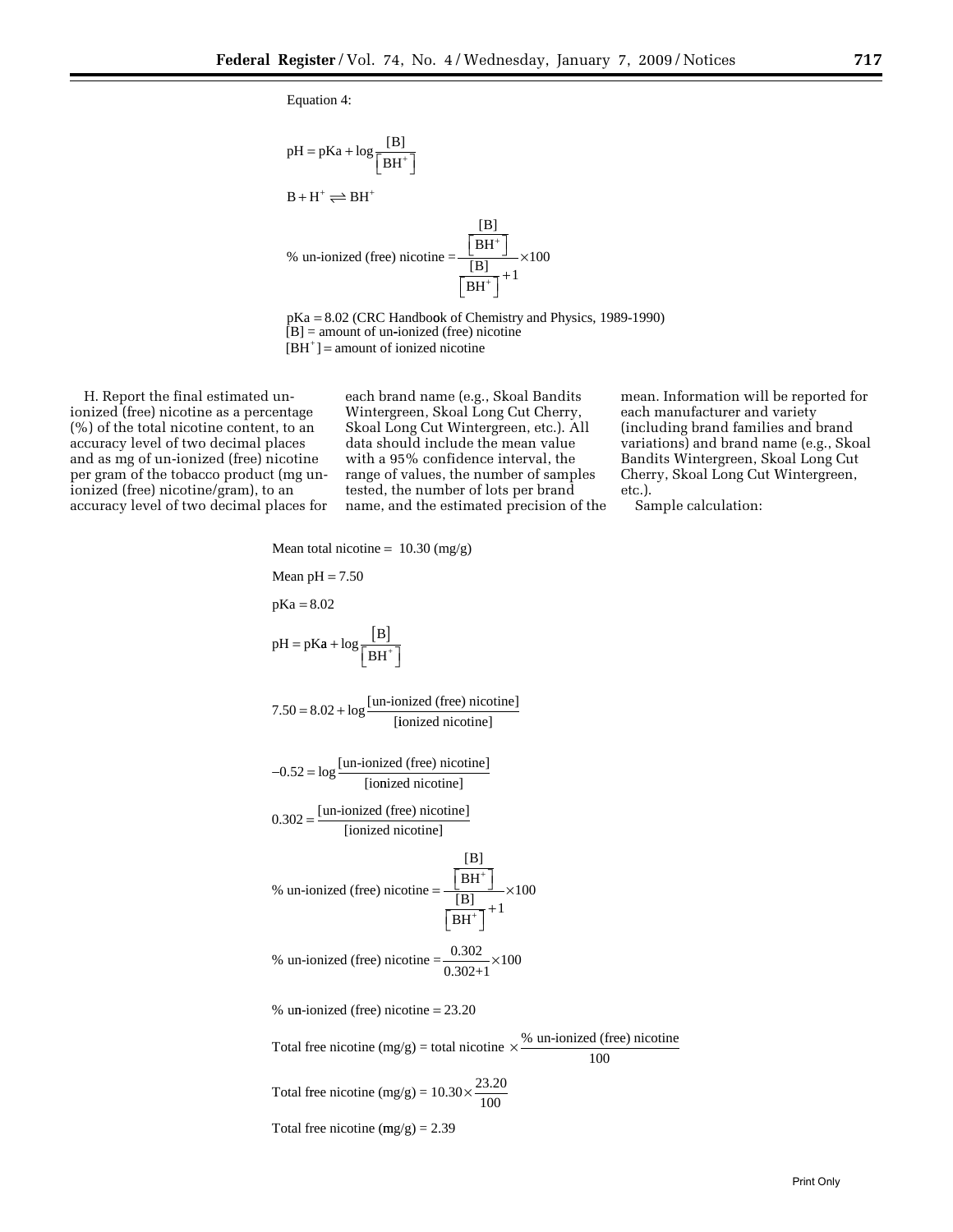# **V. Assay Criteria for Quality Assurance**

### *A. Establishing Limits for Quality Control Parameters*

All quality control parameters must be determined within the laboratory in which they are to be used. At least 10 within-laboratory runs must be performed to establish temporary confidence intervals for the quality control parameters. Permanent limits should be established after 20 runs and should be reestablished after each additional 20 runs.

### *B. Exclusion of Outliers from the Calibration Curve 18*

The coefficient of determination between Areanicotine/Area<sub>IS</sub> and nicotine concentration should be equal to 0.99 or higher. Any calibration standard having an estimated concentration computed from the regression equation (Equation 1) which is different from its actual concentration by a factor of 10% can be excluded from the calibration curve. Up to two concentrations may be excluded, but caution should be used in eliminating values, since bias may be increased in the calibration curve. If an outlier value is eliminated, its duplicate value must also be discarded to avoid producing a new bias. All unknowns must fall within the calibration curve; therefore, duplicate values excluded at either end of the calibration curve will restrict the useful range of the assay.

# *C. Quality Control Pools and Run Rejection Rules*

The mean estimated nicotine concentration in a pool should be compared with the established limits for that pool based on at least 20 consecutive runs. An analytical run should be accepted or rejected based upon the following set of rules adapted from Westgard *et al.* (1981).

1. When the mean of one QC pool exceeds the limit of  $x \pm 3$  standard deviations (SD), then the run is rejected as out of control. Here, x and SD represent the overall mean and standard deviation of all estimated nicotine concentrations for a particular pool in the runs which were used to establish the control limits.

2. When the mean nicotine concentrations in two QC pools in the same run exceed the same direction, then the run must be rejected. The same direction is the condition in which both pools exceed either the x + 2 SD or the x -2 SD limits.

3. When the mean nicotine concentrations in one or two QC pools exceed their  $x \pm 2$  SD limits in the same direction in two consecutive runs, then both runs must be rejected.

4. When the mean nicotine concentrations in two QC pools are different by more than a total of 4 SD, then the run must be rejected. This condition may occur, for example, when one QC pool is 2 SD greater than the mean, and another is 2 SD less than the mean.

### **Endnotes**

The comments and notes listed below can be described as Good Laboratory Practice guidelines; they are described in detail in this protocol to ensure minimal interlaboratory variability in the determination of nicotine, total moisture, and pH in smokeless tobacco. 1 This protocol assumes that the

testing facility will implement and maintain a stringent Quality Assurance/ Quality Control program to include, but not be limited to, regular interlaboratory comparisons, determination of the quality and purity of purchased products, and proper storage and handling of all reagents and samples. 2 When a specific product or

instrument is listed, it is the product or instrument that was used in the development of this method. Equivalent products or instruments may also be used. Use of trade names is for identification only and does not constitute endorsement by the Public Health Service or the U.S. Department

<sup>3</sup> All chemicals, solvents, and gases are to be of the highest purity. 4 Companies must ensure that the

purity of the nicotine base is certified by the vendor and that the chemical is properly stored. However, nicotine base oxidizes with storage, as reflected by the liquid turning brown. If oxidation has occurred, the nicotine base should be distilled prior to use in making a

standard solution. 5 A suggested method for the determination of nicotine purity is CORESTA Recommended Method No.

39. 6 Horizontal shaking will allow more intimate contact of this three phase extraction. There is a minimal dead volume in the tube due to the large sample size and extraction volume. This necessitates horizontal shaking. 7 If a linear shaker is not available, a

wrist action shaker using 250 mL stoppered Erlenmeyer flasks can be substituted. Values for nicotine are equivalent to those obtained from the linear shaker.<br><sup>8</sup> After installing a new column,

condition the column by injecting a tobacco sample extract on the column, using the described column conditions. Injections should be repeated until areas of IS and nicotine are reproducible. This will require approximately four injections. Recondition column when instrument has been used infrequently

and after replacing glass liner.<br><sup>9</sup> Glass liner and septum should be<br>replaced after every 100 injections.

<sup>10</sup> Most older instruments operate at constant pressure. To reduce confusion, it is suggested that the carrier gas flow through the column be measured at the

<sup>11</sup> The testing facility must ensure that samples are obtained through the use of a survey design protocol for sampling ''at one point in time'' at the factory or warehouse. The survey design protocol must address short-, medium-, and longterm smokeless tobacco product variability (*e.g.*, variability over time and from container to container of the tobacco product) in a manner equivalent to that described for cigarette sampling in Annex C of ISO Protocol 8243. Information accompanying results for each sample should include, but not be limited to:

For each product—manufacturer and variety (including brand families and brand variations) and brand name (*e.g.*, Skoal Bandits, Skoal Long Cut Cherry, Skoal Long Cut Wintergreen, etc.):

1. Product ''category,'' *e.g.*, loose leaf, plug, twist, dry snuff, moist (wet) snuff, etc.

2. Lot number.

3. Lot size.

4. Number of randomly sampled, sealed, packaged (so as to be representative of the product that is sold to the public) smokeless tobacco products selected (sampling fraction) for nicotine, moisture, and pH determination.

5. Documentation of method used for random sample selection.

6. '''Age'' of product when received by testing facility and storage conditions<br>prior to analysis.

<sup>12</sup> Extraction of nicotine and pH determination must be performed with reagents and samples at a room temperature of 22–25°C. Room temperature should not vary more than 1°C during extraction of nicotine or pH determination. 13 Use non-glass 10 mL repipette for

transferring NaOH solution.<br><sup>14</sup> Use 50 mL repipette for transferring<br>MTBE.

<sup>15</sup> For dry snuff, use  $0.500 \pm 0.010$ gram sample. 16 The testing facility is referred to

ISO Procedure 8243 for a discussion of sample size and the effect of variability on the precision of the mean of the

sample (ISO 8243, 1991). 17 When analyzing new smokeless tobacco products, extract product without IS to determine if any